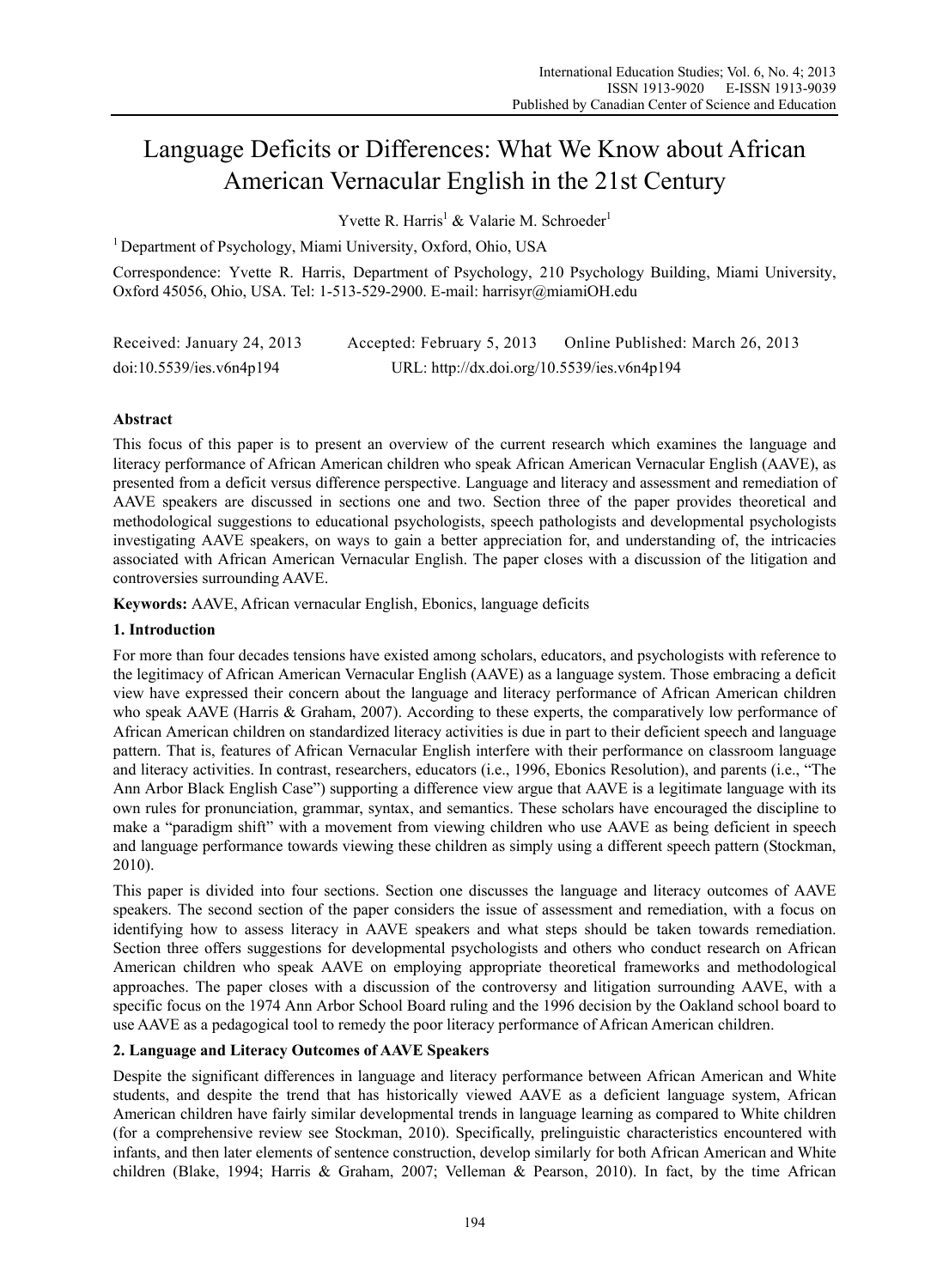American children enter school, they have developed highly skilled socio- linguistic abilities rich in detail (Beaulieu, 2007; Harris & Graham, 2007). Despite such similar developmental trends, differences have been documented regarding language and literacy outcomes between AAVE and SAE speakers.

Research has demonstrated mixed views on language and literacy outcome differences between African American and European American children. Specifically, some studies have reported that African American children score lower on tests of verbal ability (e.g., the Peabody Picture Vocabulary Test III; Champion, Hyter, McCAbe, & Bland-Stewart, 2003; Qi, Kaiser, Milan, & Hancock, 2006; Qi, Kaiser, Milan, Yzquierdo, & Hancock, 2003; Restrepo et al., 2006) and reading achievement (Charity, Scarborough, & Griffin, 2004). Conversely, other studies have demonstrated the opposite, in that African American children show no significant difference on tests of expressive vocabulary (Thomas-Tate, Washington, Craig, & Packard, 2006) or oral and written language proficiency (Rivers, Rosa-Lugo, & Hedrick, 2004). However, an important aspect of language development and development in general not to be overlooked is socioeconomic status (SES).

Scholars have documented for years, and continue to do so, the association between low SES and poorer academic and social achievement (McLoyd, 1990). Poverty rates are significantly greater for African Americans as compared to Whites (FIFCFS, 2008), and significantly fewer African Americans attain post-secondary educational diplomas as compared to Whites (U.S. Census Bureau, 2010). Together, these elements are likely to contribute towards significantly greater chances of poorer language development for African American children. Moreover, considering that more African American children live in poverty and low-income households as compared to non-African American children, it is likely that there is even less time for observation of conversation or instruction of language skills with the parent due to the need to maintain employment. Consequently, studies that have examined SES in relation to language and literacy outcome differences between African American and European American children can often attribute SES to the differences (Champion et al., 2003; Qi et al., 2006; Qi et al., 2003; Restrepo et al., 2006; Terry, Connor, Thomas-Tate, & Love, 2010), and studies in which differences did emerge but in which SES was not examined, typically tested children of low SES (Charity et al., 2004), and thus could potentially indicate poor performance due to SES status rather than AAVE use.

Another line of research that has contributed immensely to the field and which could explain potential differences in language and literacy outcomes is the understanding of dialect switching (Connor & Craig, 2006; Craig & Washington, 2004; Thompson, Craig, & Washington, 2004). Specifically, children are able to switch from AAVE to SAE use dependent upon the task. Connor and Craig (2006) and Thompson and colleagues (2004) both examined vocabulary and literacy skills in African American preschoolers identified with using AAVE. Their assessment techniques incorporated multiple contexts (i.e., oral narrative elicitation and sentence imitation, and picture description, writing, and reading, respectively) for which expectations for the use of AAVE or SAE could be implicitly or explicitly surmised. Results suggest that children hold an awareness of when AAVE use is deemed acceptable, and as such are able to switch between standard and non-standard dialects (Connor & Craig, 2006). Specifically, children were more apt to use SAE for tasks involving writing or sentence imitation, but AAVE for tasking involving more verbal assessments, such as the narrative elicitation and picture description task. Without this assessment of multiple contexts, this important aspect of AAVE use would have gone unnoticed in assessments of AAVE use in single contexts. Additionally, Connor and Craig (2006) demonstrated that current level of vocabulary use was not related with AAVE use, debunking the myth that children who use AAVE demonstrate deficient language skills.

Further evidence of dialect shifting has been identified. Horton-Ikard and Miller (2004), in a study of African American school-aged children from middle income families, found that AAVE use was more frequent in narrative tasks for males, but more frequent in conversation tasks for females. Additionally, older children showed a decreased trend of AAVE use than younger children. Importantly, older African American children show no difference in language and literacy outcomes than their counterparts, suggesting that any potential differences that may have been present in early childhood become negligible in adolescence. This could be due to more exposure to, or familiarity with, SAE Charity et al., 2004). Such findings suggest that AAVE speakers may tend to adopt SAE as a second language for which they must learn to use in specific circumstances and environments (Beaulieu, 2002; Connor & Craig, 2006). However, despite such indications that language and literacy performance are often more closely tied to SES factors than AAVE use, and that AAVE speakers are capable of switching between dialects, African American children are often wrongly assessed with having speech and language disabilities and are placed into remedial contexts.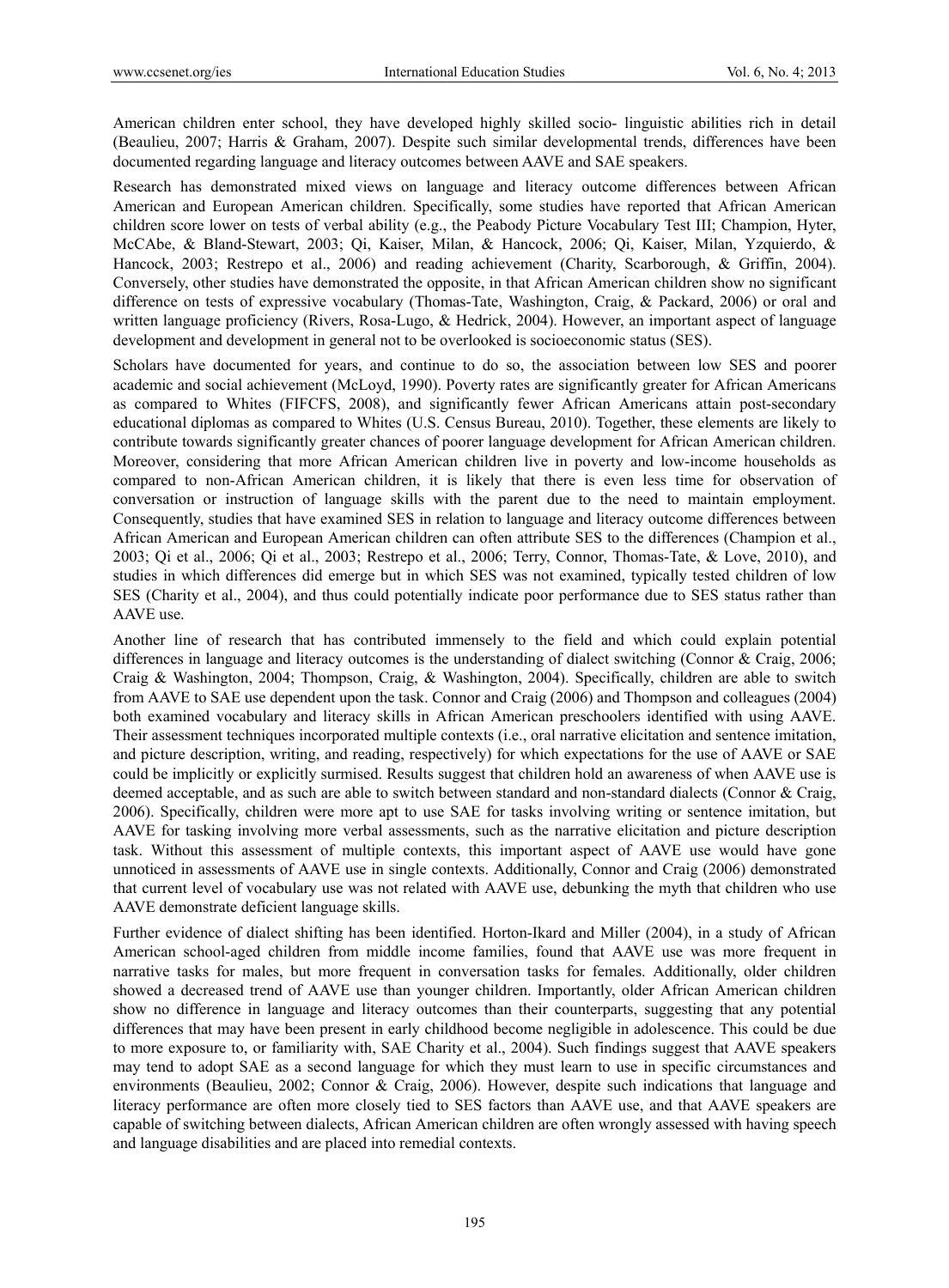### **3. Assessment and Remediation**

African American children are of the highest percentage of children enrolled in special education and remedial classes (Gravois & Rosenfield, 2006) in the United States. Although socioeconomic status may account for some of this rate of disproportionality as socioeconomic status is highly believed to contribute to academic and social achievement (McLoyd, 1990), and given that the number of African American children living in poverty is significantly greater than for White children (FIFCFS, 2008), enrollment rates for remedial help in the classroom are still disproportional considering that only approximately 17% of children enrolled in U.S. schools are of African American ethnicity (U.S. Department of Education, 2010).

Historically, children speaking AAVE were believed to have deficient language skills, as they consistently underperformed on standardized tasks and assessments compared to a normative population of White, middle-class children (Graham, 1992). Some investigators believed that these deficient language skills were a result of AAVE linguistic rules interfering with the learning of SAE (Scott & Marcus, 2001). Such beliefs, we now realize, have little empirical support, as these assessments failed to incorporate diverse samples into the standardization procedures, and would therefore prove irrelevant to assessing culturally and ethnically diverse populations (Campbell, Dollaghan, Needleman, & Janosky, 1997). Moreover, cross-cultural comparisons that failed to account for varying socioeconomic status across groups inadequately captured cultural differences. As such, the theory that posited children who use AAVE experience deficient language skills was challenged due to inappropriate assessment measures and research methodology. Importantly, studies sensitive to historically erroneous assessments and methodologies showed no measurable differences of literacy skills between AAVE and SAE speakers (Harris & Graham, 2007; Terry, Connor, Thomas-Tate, & Love, 2010).

The move away from the deficit theory brought about a renewed awareness of assessment techniques and methodology by researchers by which to capture language and literacy skills of children who use AAVE. Researchers were beginning to notice that AAVE use was influenced by the context of the task generating language use (Connor & Craig, 2006; Craig & Washington, 2004; Thompson, Craig, & Washington, 2004), age and gender (Craig & Washington, 2004; Horton-Ikard & Miller, 2004) of the speaker. Furthermore, the relation between AAVE use and language and literacy skills was more complex than once thought.

Schools, in addition to researchers, have adopted a different theory toward AAVE speakers, and have reexamined their assessment techniques for determining AAVE students who may be at academic risk or who demonstrate needs for additional academic assistance. Rather than assessing how AAVE speakers may differ, however, such programs focus on awareness of differing languages or dialects (Siegel, 2006), and recognize AAVE as an additional language, or a culturally-rich dialect. This awareness allows educators to instead assess proficiency of SAE use as a standalone concept while encouraging the use of the student's primary language. Therefore, rather than assessing language AAVE literacy skill deficits or differences, it is suggested that educators instead focus on assessing SAE literacy skills.

Interventions for general language and literacy impairments of AAVE speakers once included, and may still include, remediation of critical aspects of language development, such as modifying accents and focusing on syntax. Remediation of these critical aspects of AAVE speakers stems from the belief in the deficit theory, in that child AAVE users demonstrate deficient language and other literacy skills. However, considering this not to be the case, remediation of AAVE speaking children is a sensitive subject, given that careful consideration must be taken to understand both the cultural and language development components of AAVE users. Having noted that AAVE use is not related with deficient literacy skills, interventions should not be focused on remediation attempts to erase AAVE dialectical differences (Stockman, 2010). Such interventions devalue the African American culture as a whole, and the family and community of which the students are engaged (LeMoine, 2001). Rather, culturally sensitive interventions must understand that AAVE use connects these speakers with their communities and cultures, and that parsing these ties would be a drastic, and unnecessary measure.

Successful remediation attempts for literacy skills of AAVE speakers, therefore, may lie in the remediation of SAE proficiency. The Academic English Mastery Program (AEMP) within the Los Angeles Unified School District, developed in 1989, is a research-based program that serves all students not proficient in SAE (Beaulieu, 2002; LeMoine, 2001). With particular attention to African American students, concepts the program stresses include teaching the importance of building students' knowledge and understanding of AAVE while remediating SAE skills, approaching SAE instruction as similar to learning a second language, and embodying the experience of learning SAE within the culture and experience of the students (LeMoine, 2001). Similarly, the Dekalb County Schools in Georgia focus on enhancing SAE learning while appreciating AAVE as the home dialect (Beaulieu, 2002). Moreover, they educate the students on communication skills, stressing that the chosen dialect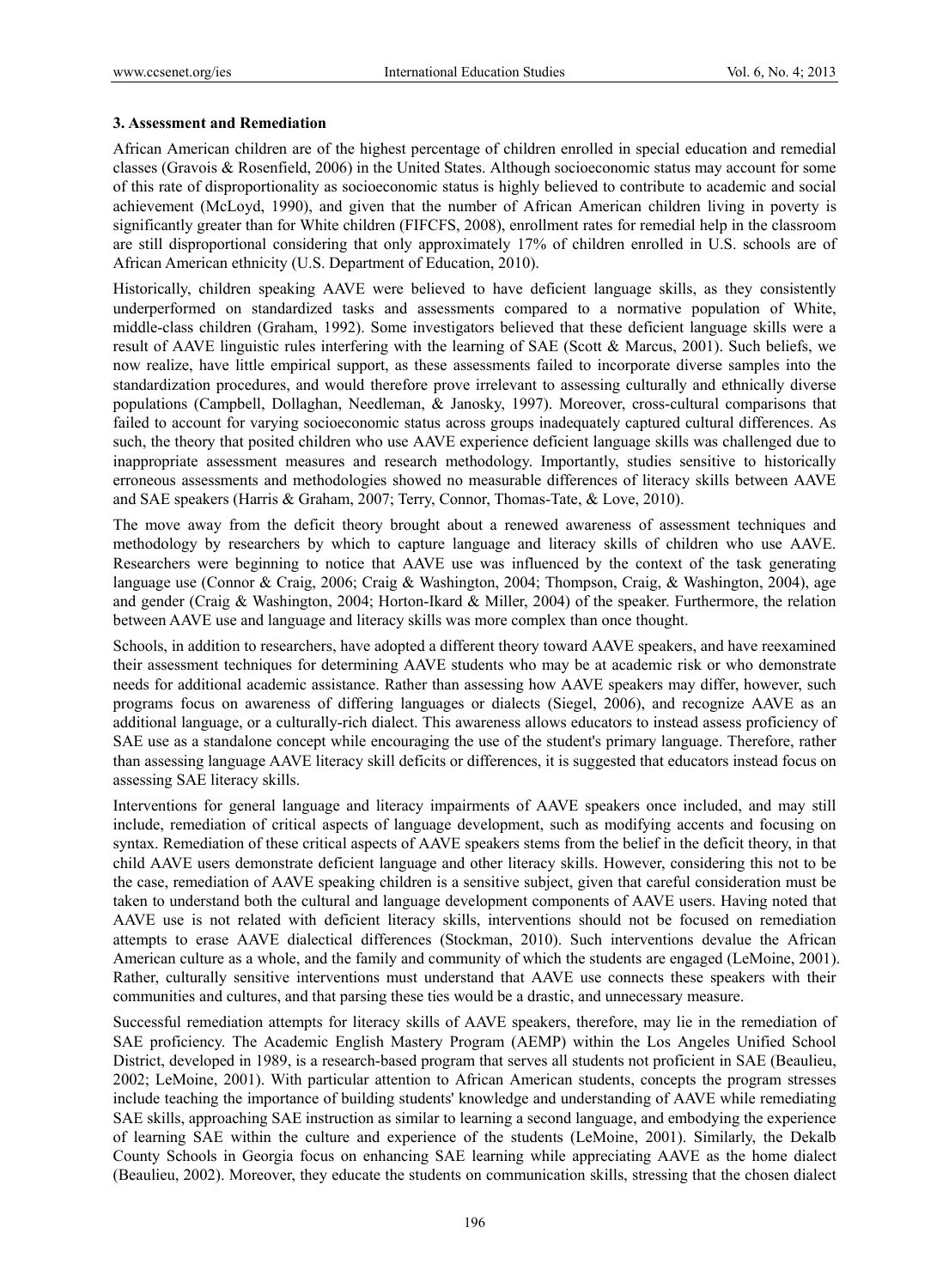is context dependent and encourage dialect switching (Beaulieu, 2002), similar to findings by Connor and Craig (2006).

Additional work suggests that practice transforming written dialect leads to improved SAE writing (Fogel & Ehri, 2000). Elementary students who were assessed as having AAVE elements in their written work were assigned to one of three research conditions: simple exposure of stories containing SAE elements, exposure to SAE story elements plus explanations for proper SAE use, or exposure to SAE story elements, proper SAE use explanations, and instruction on how to transform AAVE written passages into SAE appropriate passages. Fogel and Ehri demonstrated that children in the third condition, in which all elements were used, were significantly more successful in their SAE writing tasks than either of the other conditions.

Research and programs aimed at assessing and remediating dialectical differences of AAVE speakers have clearly demonstrated that the deficit theory of language and literacy acquisition and performance is obsolete, and are likely based in biased and racist beliefs (LeMoine, 2001). Instead, most current trends examining the assessment and remediation of AAVE speakers recognize a culturally different dialect and language, one that should be embraced and encouraged, while assisting such speakers in the proficiency of both AAVE and SAE education.

# **4. Developmental Psychology and African American Vernacular English in the 21st Century**

Developmental psychology's involvement in the research discussed in the previous sections and its contribution to the theoretical debates and discussions on resolutions and legislation and AAVE is virtually non-existent. This seems puzzling given the myriad of theories and methods unique to developmental psychology which could be used to inform research, pedagogy, transition and assessment on AAVE, given the influence of these theories in accounting for typical and atypical social and cognitive outcomes, and given the historical role the discipline has played in contributing to major social policy issues (e.g., Head Start).

The typical theoretical framework guiding research on children who speak AAVE has been grounded in either a comparative difference perspective, or a deficit perspective. As discussed in previous sections of this paper, these perspectives are limiting as they fail to advance or yield knowledge on critical issues germane to the development of language in African American children in general and African American children who speak AAVE in particular. Hence scholars, researchers, and practitioners are unable to address critical developmental questions about the origin, production and maintenance of AAVE and to develop methods that would effectively support these children as they transition from AAVE to SAE. While there are formal (Chomsky, 1965**)** and functional (Pinker 1984**)** theories of language development, these theories have been used largely to explain the pattern of language acquisition in SAE speakers. Absent from these approaches is the description of the language development of speakers who vary from SAE and the consideration of the sociocultural influences on the language performance of speakers who vary from SAE.

Developmental theories could fill this knowledge gap in several ways. First, the theories could be instrumental in advancing knowledge about the emergent features of AAVE and providing a framework for determining the "point in time" that children naturally switch between AAVE and SAE. It may be the case that remediation efforts designed to support transitioning could be offered during this "critical period" or "developmental window." Second, the theories could assist in developing a knowledge base, addressing how those features change with time and explore how the features of AAVE change in relation to other cognitive and social capabilities. Third, the theories could provide an answer to a very basic question, "how much intervention is needed before there is consensus that children who speak AAVE are proficient in SAE?"

There are three developmental theoretical perspectives which could serve as useful frameworks to guide future research on AAVE**.** Each theory described below addresses a specific developmental issue (e.g., origin, production, and maintenance; assessment and transition; socio-emotional issues and AAVE) and posits a distinct set of questions**.** Furthermore, these theoretical perspectives move beyond viewing the language competence of African American children as a cultural deficit or a cultural difference and acknowledge the independent and collective sociocultural contributions, the learning challenges, and the influence of socioemotional factors of AAVE speaking children.

# *4.1 Sociocultural Theory*

The first is perspective is Vygotsky's Sociocultural Theory (Vygotsky, 1978). Central to this theory is the acknowledgement of the vital role that culture plays in defining cognitive competence, shaping the cognitive curricula for children and providing opportunities to develop cognitive skills. This framework is uniquely suited to studying AAVE, given the historical, social and political roots of AAVE, and given the theory's emphasis on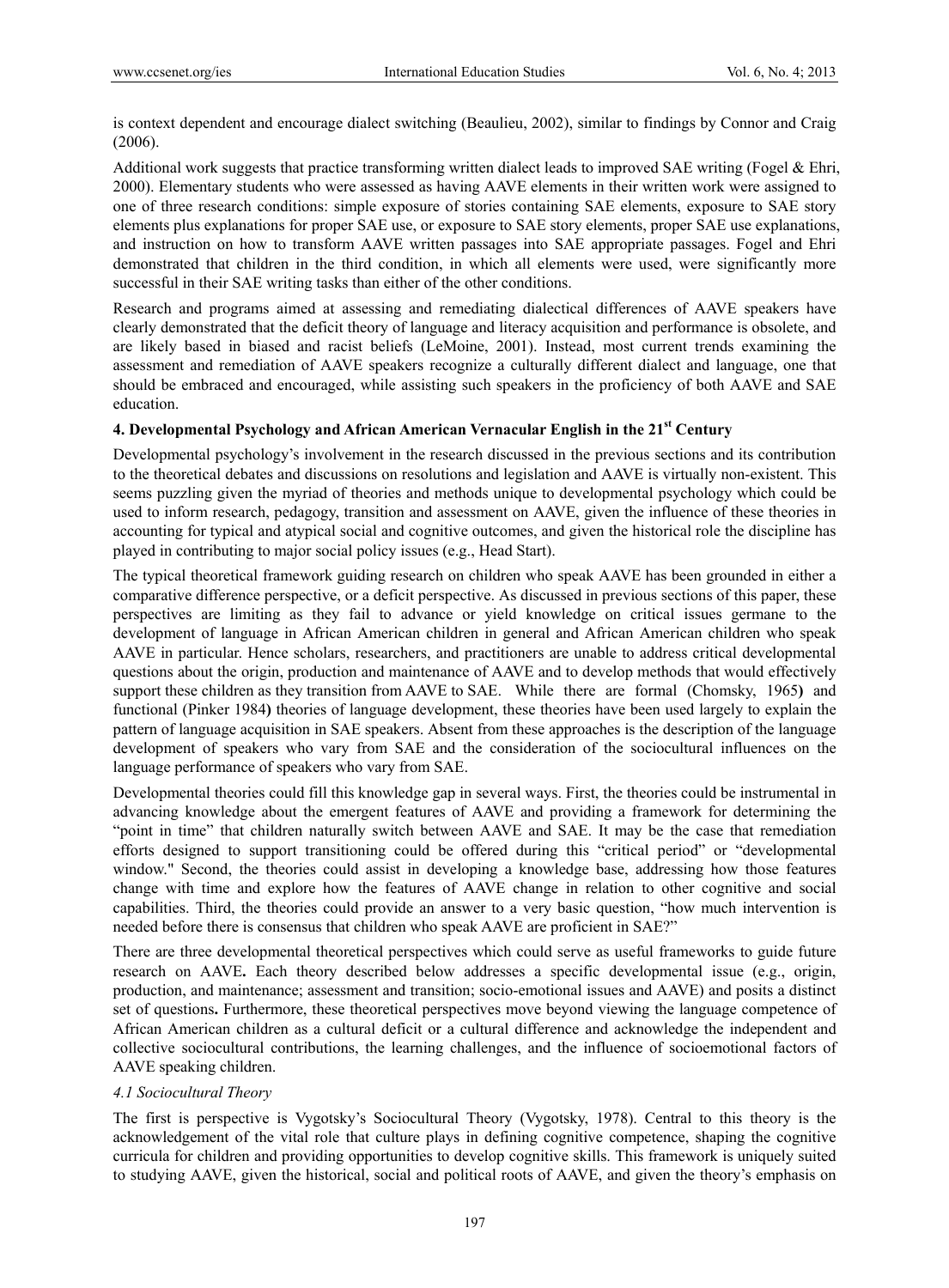the sociocultural roots of cognition. That is, children who speak AAVE participate in language activities in their churches (Scott, 2001), homes, families, and neighborhoods, and those language activities are grounded in cultural rituals and traditions maintained by specific cultural socialization practices. By employing this perspective investigators could design research to explore the origin, production and maintenance of AAVE. With the exception of the early work by Ward (1986) and Heath (1989), there is little contemporary information on the origin of AAVE or how it is produced and maintained in speakers' homes or cultural environments. Studies using this framework could explore such questions as to how AAVE is maintained in the home environment, what are the various cultural settings that support AAVE, and at what point in time are children effective in switching back and forth between AAVE and SAE in their home environments? The theory's emphasis on the importance of dyadic learning would permit researchers to examine the role of explicit and implicit parental teaching practices and the development of AAVE.

A core construct of the Vygotskian Theory is the zone of proximal development (ZPD). The ZPD provides an estimation of children's learning potential and provides guidance on the methods and techniques needed to scaffold children's mastery of news skills (Miller, 2010). More recent approaches to the ZPD have specified the role of the teacher and their contribution to the children's ZPD. In contrast to traditional pedagogical perspectives on teacher involvement in learning, the teacher in the ZPD serves as a coach, mentor, and mediator in facilitating children's acquisition of new skills. Because of its use as an assessment tool in education, the ZPD could be used to identify AAVE speaker's initial proficiency in SAE, and to determine the appropriate "dose" of instruction to assist them to transition from AAVE to SAE. The teacher's role is to scaffold the level of instruction and to make adjustments based on students' performance, and mastery of SAE skills.

### *4.2 Information Processing Theory*

The second perspective is the Working Memory Perspective as proposed by Baddeley (2000). The model has been used in previous work on typical and atypical language learning and emphasizes the importance of the role of working memory in language and literacy related activities (Baddeley, 2003). The model also situates language as an integral part of the cognitive system in contrast to the formal and functional theories of language learning and in contrast to the traditional information processing model, views cognition as a continuous process, with learners receiving continual feedback about their performance.



Figure 1. A flow diagram of the memory system (Baddeley, 2000)

The model as briefly illustrated in Figure 1 consists of the central executive system and three limited capacity subsystems. The central executive functions essentially as a "traffic cop." That is, its primary role is to allocate resources to the subsystems, and coordinate the activities of the subsystems and coordinate the communication between the subsystems. The phonological loop is the "auditory" subsystem of the model and is important in the perception of speech sounds and speech production and processes and retains speech sounds for a short duration.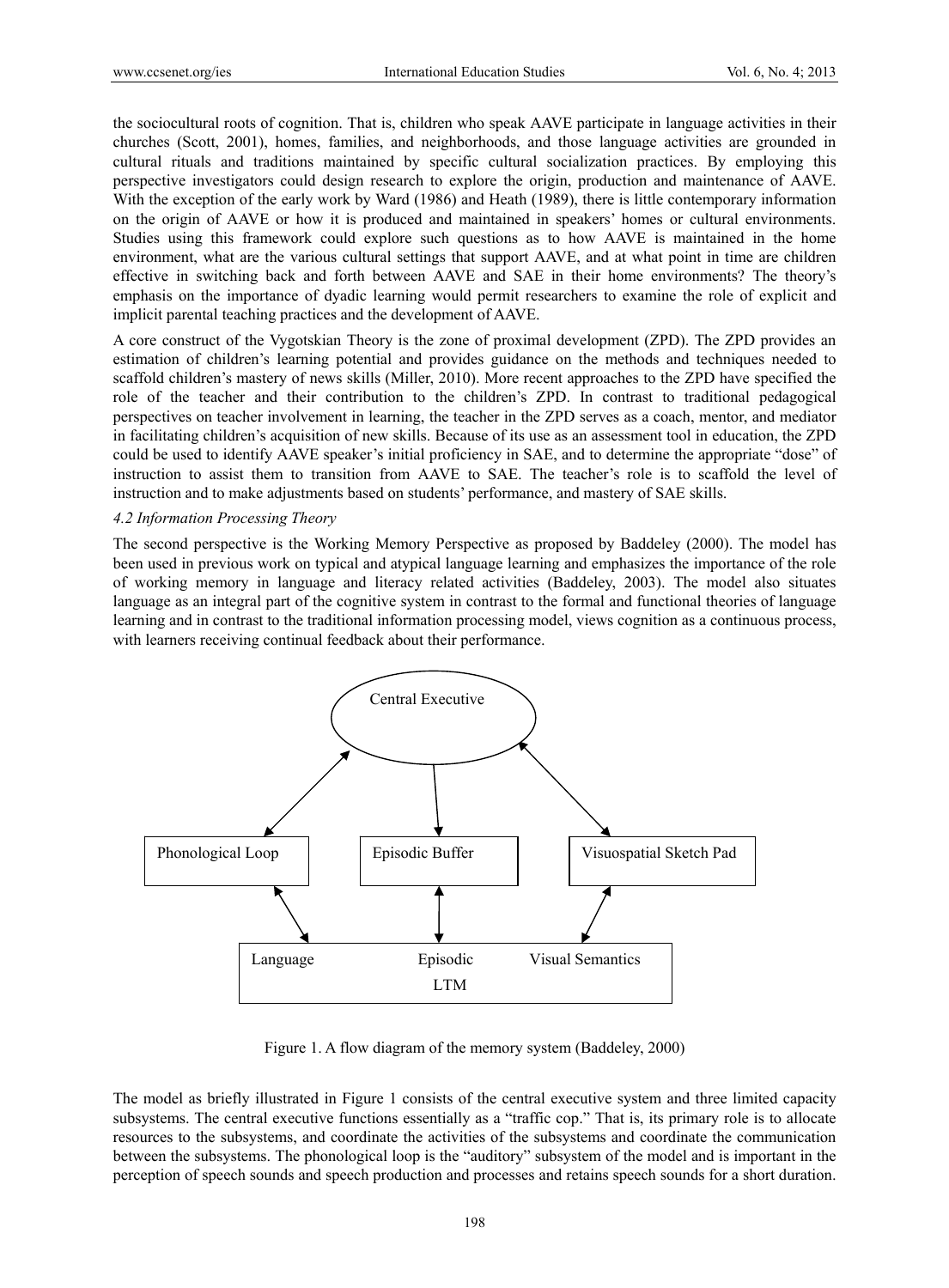Adjacent to the phonological loop is the visuospatial sketchpad which processes and retains visual and spatial information for a limited time. Located between the phonological loop and the visuospatial sketchpad is the episodic buffer which stores specific instances of contextual events (i.e. personal events experienced in our lives) and enables learners to connect phonological information with visual information such as the skills needed to sound out words or engage in oral reading activities. Thus the episodic buffer functions to integrate both auditory and visual information. For a full discussion of the model see Baddeley (2000).

How then would this model aid us in understanding the experiences of children who speak AAVE and are transitioning to SAE? Figure 2 presents a modified version of the model that may have applicability for investigating the information processing challenges AAVE speakers' encounter as they are transitioning to SAE. The areas ripe for investigation using this model are those activities that involve remembering the alphabet, phonics, retention of reading material, reading comprehension, spelling, vocabulary and writing. In addition, the model is flexible enough to consider the contribution of age, ses, and familiarity with SAE and can look at such issues cross sectionally, longitudinally or microgenetically.

As shown in Figure 2, the overall structure of the working memory system of children who speak AAVE is similar to that of the working memory system of children who speak SAE. However, it may be the case that the information processing demands may be greater for children who speak AAVE and the central execute may work less efficiently as children are in the initial phases of transitioning from AAVE to SAE. As Figure 2 illustrates, speakers of AAVE have both a primary and secondary phonological loop and visuospatial sketchpad. The primary subsystems are responsible for processing information in AAVE, while the latter for SAE. This is plausible given that there are differences between AAVE and SAE in such phonological features as omission of final consonants, and reduction of final consonant clusters, and because the process of decoding SAE and understanding the meaning of words may initially pose a challenge to AAVE speakers transitioning to SAE. By using this model, researchers could pose a series of questions that identify and diagnosis the auditory problems that AAVE speakers might encounter as they learn the auditory features, grammatical features, and syntax features of SAE, such as what are the challenges inherent in encoding, storing and retrieving speech sounds that are vastly different from one's native sounds? Which SAE sounds are the most problematic for AAVE speakers and which are the least? What are the reading (visual challenges) children have as they decode written information and translate that written information into a meaningful context?

Lastly, the figure also includes the episodic buffer. Given that the episodic buffer allows learners to connect new information to their "real life experiences" it may be qualitatively different for children who speak AAVE. That is, there are certain words in AAVE that do not have a shared meaning with SAE (Charity, Scarborough & Griffin, 2004). An important question to consider is "what are the information processing challenges AAVE speaker's encounter, while engaging in oral reading activities?"



Figure 2. Modified model for speakers of AAVE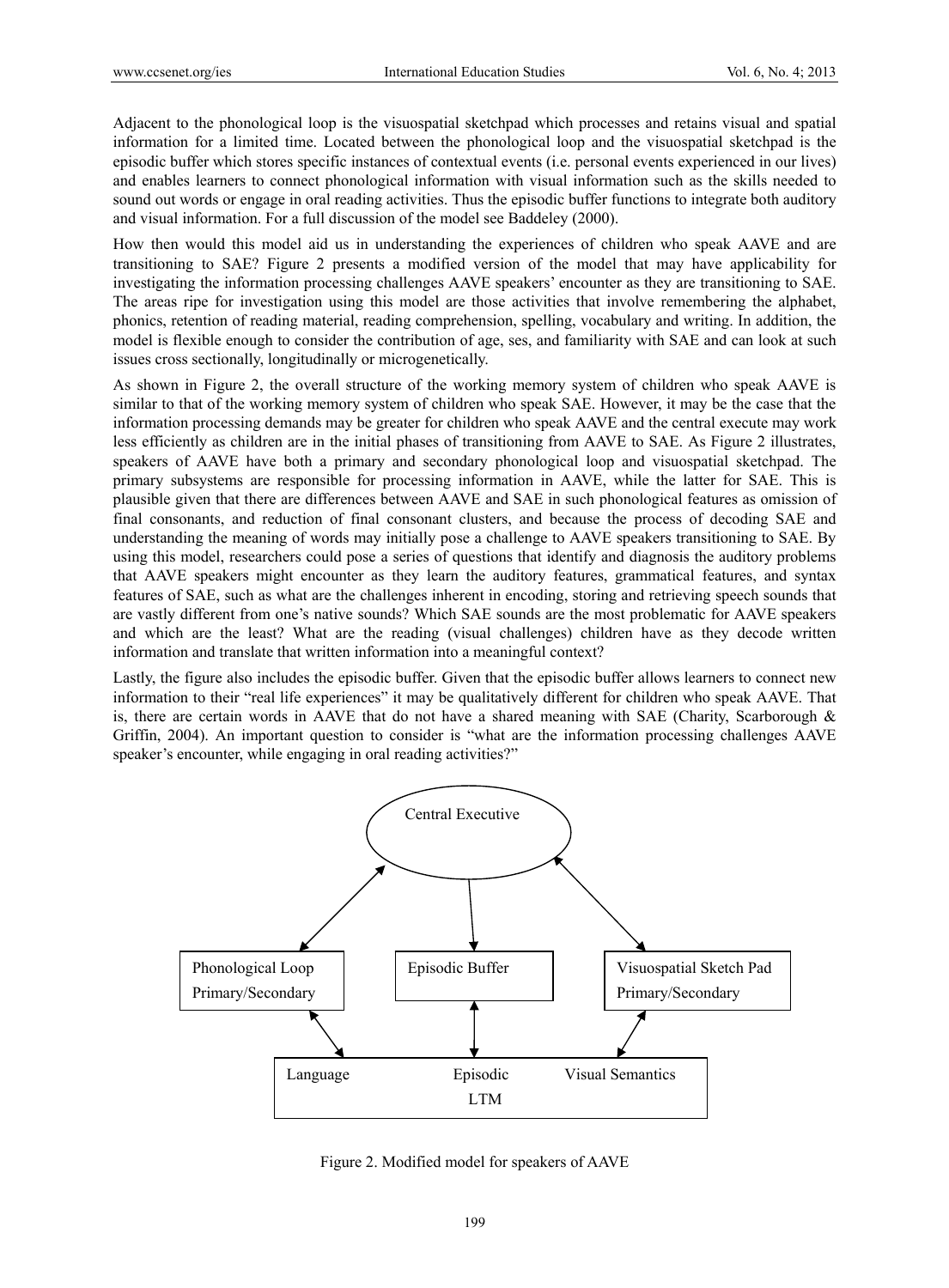Thus, remediation and instruction designed to aid children who speak AAVE to transition to SAE must be repetitive and planned with the awareness of the "cognitive load" on their existing working memory capacity and based on the previous learning experiences these children have with language in their natural contexts. It may be the case that these children exhibit competence before performance and resource limitations influence their demonstration of proficiency (Adams & Gathercole, 2000). Furthermore, there may be a great deal of individual variation in the rate at which certain children transition to SAE.

## *4.3 Social Cognitive Learning Theory*

There is a wealth of research documenting the influence of socio-emotional factors on learning (Fredericks, Blumenthal & Paris, 2004). Unfortunately with the exception of the work by Adger and colleagues (1999), little attention has been given to the relationship between socioemotional factors and AAVE. For many children who speak AAVE, their language is a core part of their identity, and serves as an anchor connecting them to their cultural heritage. Speaking a language different from SAE brings with it a psychosocial dimension that can significantly affect children's sense of self worth, self efficacy and identify and ultimately undermine their mastery of material (Bialystok, 2001). Consequently because of the stigma associated with speaking AAVE and teacher feedback, some "disidentify" with the academic process, and exhibit a low effort syndrome (Strambler & Weinstein, 2010). This is manifested in their devaluing of academic success (I don't care if I don't do well at reading), and their discounting of feedback about their performance (i.e. the teacher gave me a bad grade because s/he does not like me).

Two concepts from Bandura's Social Cognitive Learning Theory (1997), self efficacy and agency, are particularly suited to exploring how socioemotional factors influence children's transition from AAVE to SAE. Bandura (1997) defines self efficacy as "belief s in one's capabilities to organize and execute a course of action required to produce given attainments." Agency is closely related to self efficacy and involves one's motivation to achieve goals. The theory asserts that children with a high sense of self efficacy are agentic and able to master very difficult and challenging tasks. Children develop their sense of self efficacy from a variety of sources. Those sources include feedback from teachers, and parents about their performance, and their previous performance. This perspective could be used in conjunction with the two other perspectives discussed (i.e., Vygotsky and IPS) and could at minimal investigate such questions as what specific teacher methods used in the children's ZPD enhance their self efficacy and promote their transition to SAE, and what is the relationship between self efficacy, agency and mastery of activities that involves learning and remembering SAE phonological features?

### **5. Litigation, Resolutions and African American Vernacular English (AAVE)**

### *5.1 The Ann Arbor Black English Case*

The Ann Arbor case was the first major case to address the influence of AAVE on academic achievement (Yelin, 1980). Prior to that time the seminal cases which served to reform educational policy and practice were Brown vs. The Board of Education (1954), the Lau vs. Nicholas case (1974), and Larry P Riles vs. the BOE, and the EEOC case of 1974.

The Ann Arbor case also known as the Martin Luther King Junior Elementary School children et al., vs. the Ann Arbor School District was filed on behalf of parents whose children spoke AAVE, which parents and scholars contended was a distinct language with its own rules for pronunciation, grammar, and syntax. The parents were concerned with the procedures employed by the school district to assess their children, and the criteria used to place their children in special education, and in remedial education classes. The plaintiffs argued that the procedures were inherently flawed and unfairly penalized their children because they failed to take into account the language and cultural background of these children (Labov, 1982).

The defendants on the other hand countered and declared that the children spoke a dialect rather than a separate and distinct language, and "the schools were not legally responsible for the alleged detrimental effects upon the children's failure to learn to read and write" (Yelin, pg 151). The court decided in favor of the plaintiffs and ruled that the Ann Arbor School Board was in violation of Title 20 of the U.S. Code Section 1703 (f): or the language barrier clause of the 1974 Equal Education Opportunity Act. This clause read "No state shall deny equal educational opportunity to an individual on account of his or her race, color, sex, or national origin by: (f) the failure by an educational agency to take appropriate to overcome linguistic barriers that impede equal participation by its students in its instructional programs." The court acknowledged the plausible link between the children's literacy and reading performance and the school districts failure to consider the linguistic and cultural background of these children.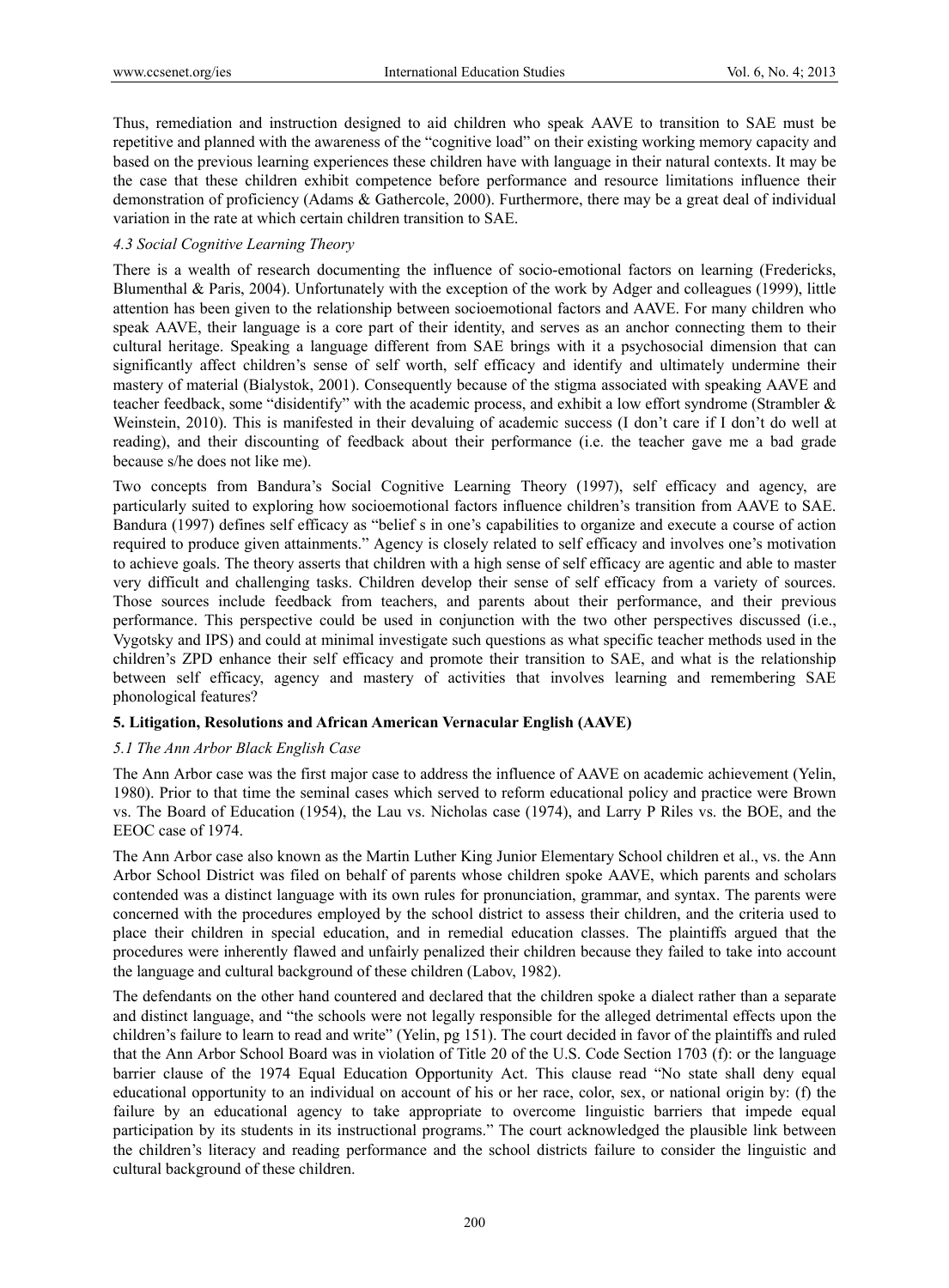Two mandates were issued by the court to the Ann Arbor School District. One, develop procedures and protocols to identify those children who spoke AAVE; and two, provide in-service training to teachers to increase their knowledge of the features of AAVE, to introduce them to methods to assess and to identify AAVE and to develop strategies to assist the children in transitioning AAVE to SAE (Labov, 1982).

Scholars drew four general conclusions from the Ann Arbor case. First, the case re-opened the controversial theoretical debate of the deficit vs. difference theory of language which had dominated theory, research and policy for more than two decades. The deficit theory has historically explored social class and racial differences in language performance and identified a host of negative environmental and parenting practices promoting deficit pathways to language competence and development. In contrast, the difference theory affirms that variation exists in the parenting, learning and language environments of low income children and some black children; however that variation does not imply or produce deficient cognitive skills**.** The second centered on teacher perception of AAVE and student performance. With the advent of desegregation, many Caucasian teachers encountered African American students in their classrooms who spoke a language that they were unfamiliar with (Harris & Graham, 2007). Consequently, they frequently rated their language patterns as inferior to SAE and assumed that the speech pattern was indicative of intellectual deficiencies. In terms of actual behavior, observers noted that teachers provided less direct instruction to speakers of AAVE either over corrected or under corrected all errors which deviated from SAE and expressed lower expectations for African American student's achievement (Blake & Cutler, 2003). The third conclusion underscored the need for continued research exploring the relationship between AAVE, language proficiency and literacy skills. Lastly, critics concluded that although the case was one of the first to address barriers faced by students who speak AAVE, the court was reticent in providing a strong endorsement of AAVE as a legitimate language (Baugh, 1995).

Nevertheless, as a result of the court's decision, conferences, and roundtables were convened to discuss the language and literacy performance of African American children. Advocacy groups were assembled to lobby for legislation pursuant to adopting AAVE as a second language; and a rich body of scholarship emerged exploring a myriad of environmental and social influences on AAVE. In addition, programs were implemented in several school districts in Ann Arbor to address the dialect concerns and transitioning dialect speakers to SAE.

# *5.2 The Ebonics Resolution*

The Ebonics Resolution issued by the Oakland School Board in 1996, was a directive to the superintendent of schools to "implement a program for imparting instruction to African American students in their primary language for the combined purposes of maintaining the legitimacy and richness of such language…and to facilitate their acquisition and mastery of English language skills" and to make efforts to pursue and secure federal funding to support Ebonics programs (Baron, 2002). The resolution was an effort to address the overall dismal academic performance of African American children on in class literacy measures and on standardized reading assessments. African American children comprised 53 percent of the students in the school district but were overrepresented in special education classes, underrepresented in gifted and talented classes, more likely to be truant, suspended or retained or repeat a grade, and had the lowest grade point average in comparison to other racial and ethnic groups in the district.

The resolution sparked considerable debate among scholars, educators, and politicians, and reignited the deficit versus difference debate about language competence and African American children (Harris & Graham, 2007). As a result of the controversy, the school board amended the resolution in 1997, deemphasizing AAVE as a separate and distinct language, and changed the primary focus of the resolution to focus on educating teachers about AAVE and equipping them with methods to assist children to transition from AAVE to Standard American English.

In response to the continued need to address the academic performance of African American students in the Oakland School District, in 2006 the California Curriculum Committee encouraged schools to provide "additional support for students who use AAVE who may have difficulty with phonological awareness and standard academic English structures of oral and written language, including spelling and grammar" (Labov & Hudley, 2008).

What can we conclude about the contribution of the legislation and the resolution to our understanding of AAVE and African American children? Both the Ann Arbor case and the Ebonics resolution, reignited the language deficit versus difference debate, provoked an explosion in books (Whiteman, 1980; Smitherman, 1981; Perry & Delpit, 1997) , research (see Rickford, Sweetland, & Rickford 2004, for a review) and discourse, and resulted in thoughtful critiques and reviews about language learning, teacher influence and pedagogy (Blake & Cutler, 2003). There was also a renewed interest in considering the numerous proximal and distal influences (i.e. home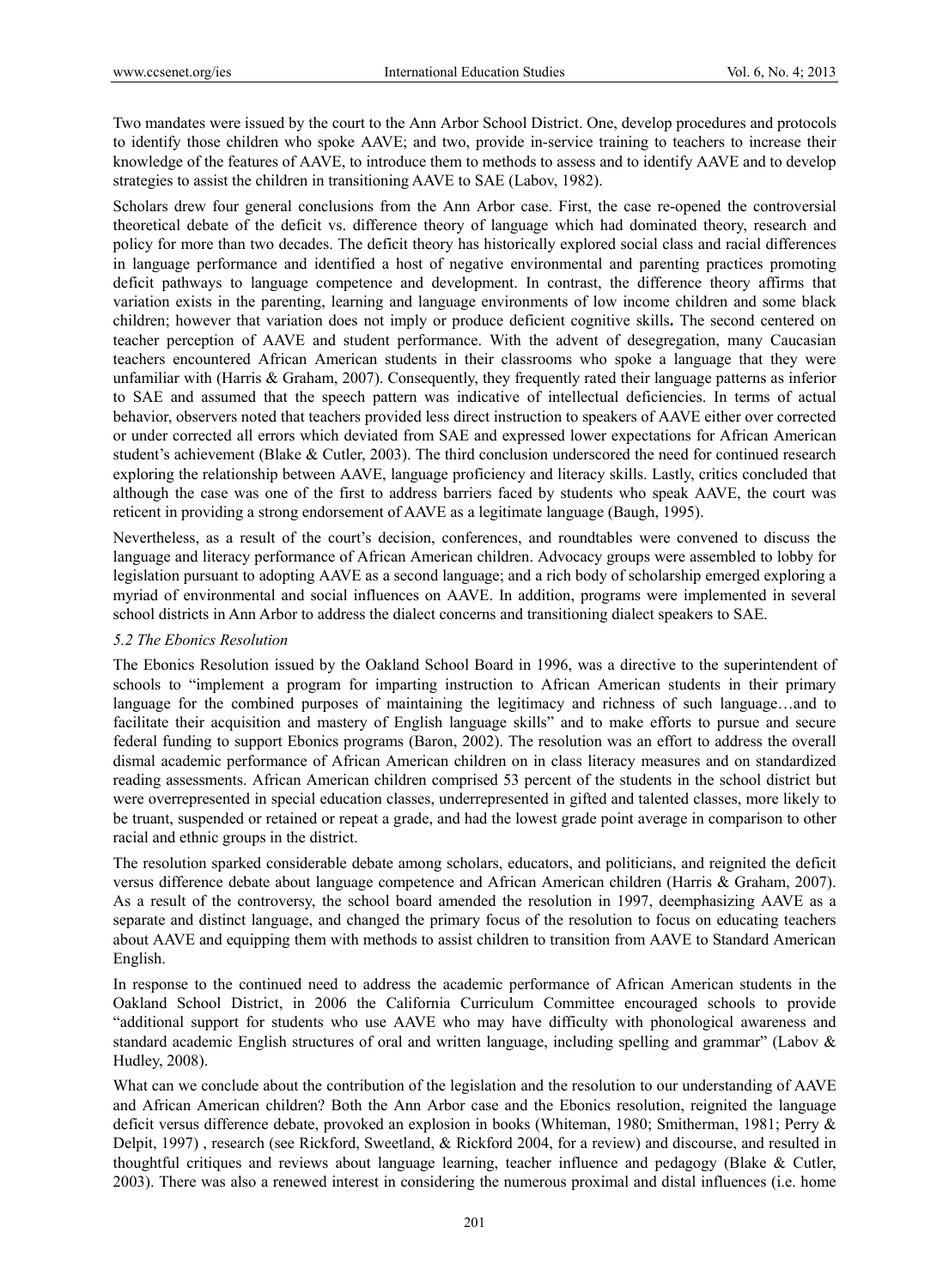and neighborhood environments, teacher beliefs, quality of the schools attended by children who speak AAVE attend) on their language performance and overall academic achievement. Thus the legislation and the resolution forced researchers, educators, speech pathologists to revisit theoretical debates and questions about African American children, the achievement gap, and AAVE

#### **6. Conclusion**

In conclusion, the language and academic life of African American children who speak AAVE has been the topic of considerably controversy for more than four decades. The focus of this paper was to discuss the legislation and resolutions that dominated much of the discourse on African American children and language learning, and ultimately served to determine many of the developmental outcomes and pathways for African American children. Another focus was to describe the developmental trends in language learning, and efforts used to remediate and transition these children to SAE; and to discuss the potential role of developmental psychology in filling a much needed gap in theory and research on children who speak AAVE and move the discussion beyond a deficit or comparative difference framework.

For the 21<sup>st</sup> century any discussion and resulting research on children who speak AAVE, must take into account the sociocultural and historical factors that shape their language use, the information processing challenges they may experience as they transition from AAVE to SAE, and the role that their self efficacy and sense of agency play in influencing their mastery of new language skills. Furthermore it is important that these results be used to contribute to a new social policy agenda that emphasizes the development and implementation of inclusive, comprehensive reform in language education policy, critical language pedagogy, and teacher preparation programs in language and literacy education (Ball & Akim, 2005).

#### **References**

- Adams, A., & Gathercole, S. E. (2000). Limitations in working memory: Implications for language development.  *International Journal of Communication Disorders, 35,* 95-116. http://dx.doi.org/10.1080/136828200247278
- Baddeley A. (2000). The episodic buffer: A new component of working memory? *Trends in Cognitive Science, 11,* 417-423. http://dx.doi.org/10.1016/S1364-6613(00)01538-2
- Baddeley, A. (2003). Working memory and language: an overview. *Journal of Communication Disorders*, *36,*  189-208. http://dx.doi.org/10.1016/S0021-9924(03)00019-4
- Ball, A. F., & Alim, H. S. (2006). Chapter 6 preparation, pedagogy, policy, and power: Brown, the King Case, and the Struggle for Equal Language Rights. *Yearbook of the National Society for the Study of Education, 105,* 104-124. http://dx.doi.org/ 10.1111/j.1744-7984.2006.00078.x
- Bandura, A. (1997). *Self efficacy: The exercise of control*. New York: W. H. Freeman.
- Baron, D. (2000). Ebonics and the politics of English. *World Englishes, 19*, 5-19. http://dx.doi.org/10.1111/1467-971X.00152
- Baugh, J. (1995). The law linguistics, and education, Educational reform for African language minority students. *Linguistics and Education, 7*, 87-106. http://dx.doi.org/10.1016/0898-5898(95)90002-0
- Beaulieu, L. M. (2002). African American children and literacy: Moving past the Ebonics debate to a common understanding. In S. J. Denbo, & L. M. Beaulieu (Eds.), *Improving schools for African American students: A reader for educational leaders*. Springfield, IL: Charles C. Thomas Publisher, LTD.
- Bialystok, E. (2001). Bilingualism in development. *Language, literacy, and cognition.* New York: Cambridge University Press.
- Blake, R., & Cutler, C. (2003). AAE and variation in teachers' attitudes: A question of the school philosophy? *Linguistics and Education, 14,* 163**-**194. http://dx.doi.org/10.1016/S0898-5898(03)00034-2
- Brice-Heath, S. (1988). Language socialization. *New Directions for Child Development, 42,* 29-41.
- Campbell, T., Dollaghan, C., Needleman, H., & Janosky, J. (1997). Reducing bias in language assessment: Processing-dependent measures. *Journal of Speech & Hearing Research, 40*, 519-525.
- Charity, A. H., Scarborough, H. S., & Griffin, D. M. (2004). Familiarity with school English in African American children and its relation to early reading achievement. *Child Development*, *78,* 1340-1356. http://dx.doi.org/10.1111/j.1467-8624.2004.00744.x
- Chomsky, N. (1965). *Aspects of the theory of syntax.* MA: MIT Press.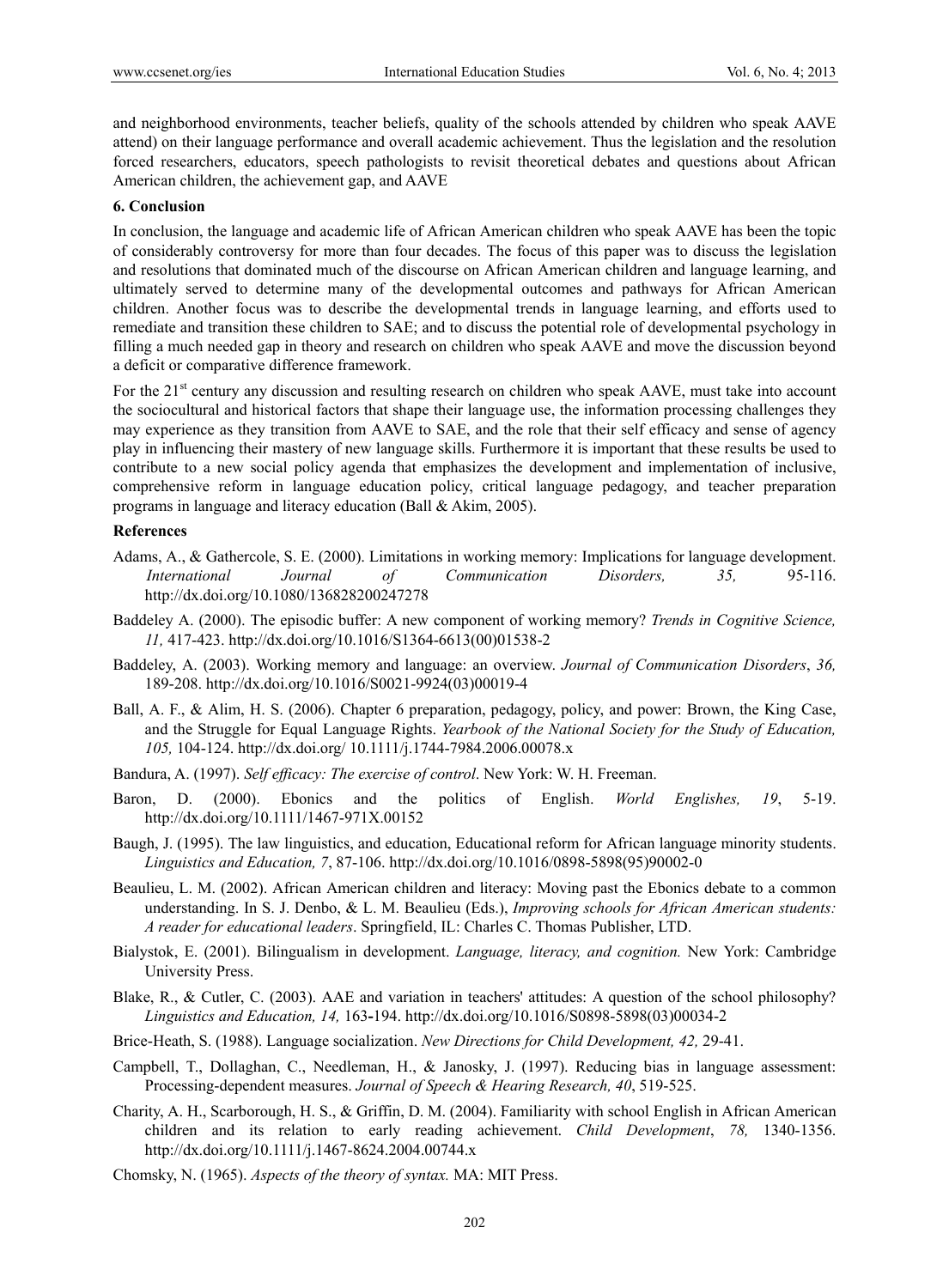- Connor, C. M., & Craig, H. K. (2006). Africa American preschoolers' language, emergent literacy skills, and use of African American English: A complex relation. *Journal of Speech, Language, and Hearing Research, 49*, 771-792. http://dx.doi.org/10.1044/1092-4388(2006/055)
- Federal Interagency Forum on Child and Family Statistics. (2008). *American's children: Key national indicators of well-being*. Washington, DC: U.S. Government Printing Office.
- Fredericks, J. A., Blumenfield, P. C., & Paris, A. H. (2004). Social engagement: Potential of the concept, state of the evidence. *Review of Educational Research, 74,* 59-209. http://dx.doi.org/10.3102/00346543074001059
- Graham, S. (1992). "Most of the participants were White and middle class": Trends in published research on African American in selected APA journals, 1970-1989. *American Psychologist, 47*, 629-639.
- Gravois, T. A., & Rosenfield, S. A. (2006). Impact of instructional consultation teams on the disproportionate referral and placement of minority students in special education. *Remedial and Special Education, 27*, 42-52.
- Harris, Y. R., & Graham, J. A. (2007). *The African American Child*. New York: Springer Publishing Company.
- Horton-Ikard, R., & Miller, J. F. (2004). It is not just the poor kids: The use of AAE forms by African-American school-aged children from middle SES communities. *Journal of Communication Disorders, 37*, 467-487. http://dx.doi.org/10.1016/j.jcomdis.2004.02.001
- Labov, W. (1982). Objectivity and commitment in linguistic science: The case of the Black English trial in Ann Arbor. *Language in Society, 11,* 165-201. http://dx.doi.org/10.1017/S0047404500009192
- Labov, W., & Hudley, A. C. (2009). *Symbolic and Structural Effects of Dialects and Immigrant Minority Languages in Explaining Achievement Gaps.* Paper prepared for the Workshop on the Role of Language in School Learning: Implications for Closing the Achievement Gap, October 15-16, Hewlett Foundation, Menlo Park, CA.
- LeMoine, N. R. (2001). Language variation and literacy acquisition in African American students. In J. L. Harris, A. G. Kamhi, & K. E. Pollock (Eds.), *Literacy in African American communities*. Mahwah, NJ: Lawrence Erlbaum Associates, Publishers.
- McLoyd, V. C. (1990). The impact of economic hardship on Black families and children: Psychological distress, parenting, and socioemotional development. *Child Development, 61*, 311-346. http://dx.doi.org/ 10.1111/j.1467-8624.1990.tb02781.x
- Miller, P. H. (2011). *Theories of developmental psychology* (5th ed.).NY: Worth Publishers.
- Perry, T., & Delpit, L. (1997). *The real ebonics debate: Power, language and the education of African American children.* Boston: Beacon Press.
- Pinker, S. (1984). *Language learnability, and language development.* Cambridge MA: Harvard University Press*.*
- Rickford, J. R., Sweetland, J., & Rickford, A. E. (2004). African American English and other vernaculars in education. *Journal of English Linguistics, 32,* 230-320. http://dx.doi.org/ 10.1177/0075424204268226
- Scott, G., & Marcus, C. (2001) Emergent literacy: Home School connections. In J. Harris, A. Kamhi, & K. Pollock (Eds.)*, Literacy in African American Communities* (pp. 77-97). Mahwah, NJ: LEA.
- Siegel, J. (2006). Language ideologies and the education of speakers of marginalized language varieties: Adopting a critical awareness approach. *Linguistics and Education, 17*, 157-174. http://dx.doi.org/ 10.1016/j.linged.2006.08.002
- Smitherman, G. (1981). *Black English and the education of black children and youth.* Proceedings of the National Symposium on the King Decision. Detroit, MI: Center for Black Studies, Wayne State University.
- Stockman, I. J. (2010). A review of the developmental and applied language research on African American children: From a deficit to a difference perspective on dialect differences. *Language, Speech, and Hearing Services in Schools, 41*, 23-38. http://dx.doi.org/ 0.1044/0161-1461(2009/08-0086)
- Strambler, M. J., & Weinstien, R. S. (2010). Psychological disengagement in elementary school among ethnic minority students. *Journal of Applied Developmental Psychology, 31*, 155-165. http://dx.doi.org/10.1016/j.appdev.2009.11.006
- Terry, N. P., Connor, C. M., Thomas-Tate, S., & Love, M. (2010). Examining relationships among dialect variation, literacy skills, and school context in first grade. *Journal of Speech, Language, and Hearing Research, 53*, 126-145. http://dx.doi.org/10.1044/1092-4388(2009/08-0058)